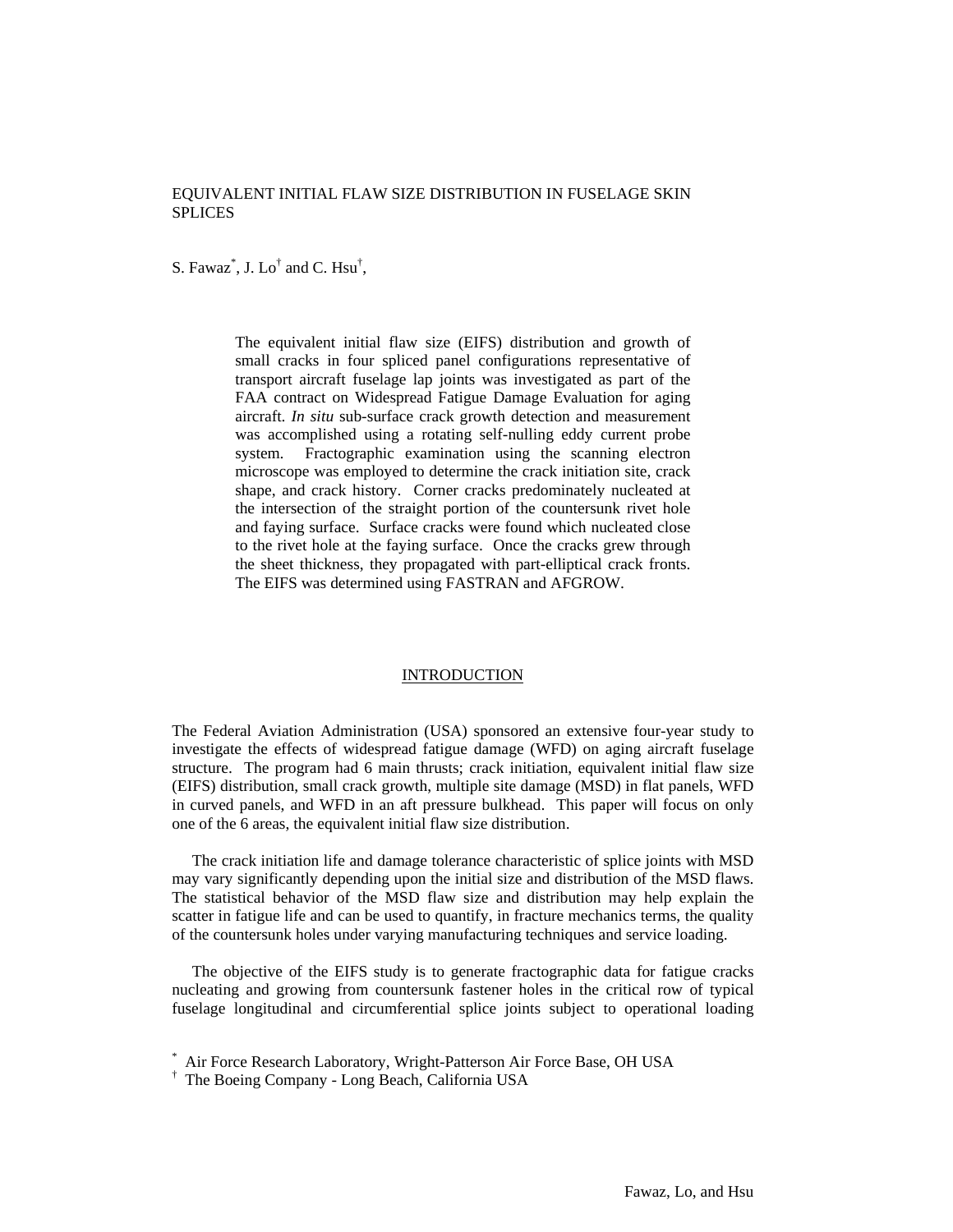spectra. The observed cracks from the test are then extrapolated backwards using two separate crack growth analysis programs, FASTRAN III and AFGROW; developed by the NASA Langley Research Center and Air Force Research Laboratory, respectively. In addition, a comparison is made between the two crack closure models used in the respective codes. The extrapolation extends from the first observed crack length to the length of the crack at the beginning of the test, time equals zero. To minimize the extrapolation distance, the scanning electron microscope (SEM) is used for post-test fractographic investigation. The EIFS distribution is then assumed to exist in the like structure prior to service and can be accounted for in subsequent damage tolerance analyses.

### **BACKGROUND**

The EIFS concept was first used during the McDonnell Douglas F-4C/D Aircraft Structural Integrity Program (1). In using linear elastic fracture mechanics, the method for determining the EIFS is the same regardless of the crack growth prediction code used. For a given fatigue specimen cycled with a known load history, a portion of the crack growth life can be obtained by *in situ* and/or fractographic measurements. A series of crack growth predictions can then be made with varying initial flaw sizes. The prediction yielding the best correlation between the analysis and experimental data defines the EIFS. If the cracks nucleate and grow as three-dimensional cracks, the crack shape must also be established; thus two parameters must be varied in the predictions, initial flaw size and shape. For example, corner cracks at hole, which are commonly found in mechanically fastened structure, are analyzed by specifying the crack length, c, and the crack depth to crack length ratio, a/c.

 The EIFS analyses to follow are a new application of the concept in that two different crack closure models are used. FASTRAN uses a two-parameter plasticity induced closure model where the crack closure is caused by residual plastic deformation remaining in the wake of a growing crack. AFGROW uses a single parameter closure model based on changes in the crack driving force due to the cyclic plastic zone ahead of the crack tip.

### EXPERIMENTAL INVESTIGATION

The EIFS specimen panels are based on fuselage splice joint designs that have been used in commercial aircraft for many years. Four types were chosen, two longitudinal lapsplice joints and two butt splice joints, one longitudinal and one circumferential, see Figure 1. All specimens were tested at the Air Force Research Laboratory's wide panel test facility at Wright-Patterson Air Force Base using four computer controlled, closed loop, servo hydraulic load frames. Aluminum doublers were bonded with FM73 to the specimen ends to prevent failure in or near the grip area. The overall specimen dimensions are 559 mm x 1422 mm with 559 mm x 1118 mm outside the grip area; thus the specimen length to width ratio ( $L/W$ ) is 2.0. An  $L/W$  of 2.0 was chose to ensure a uniform stress distribution through the width of the specimen outside the joint overlap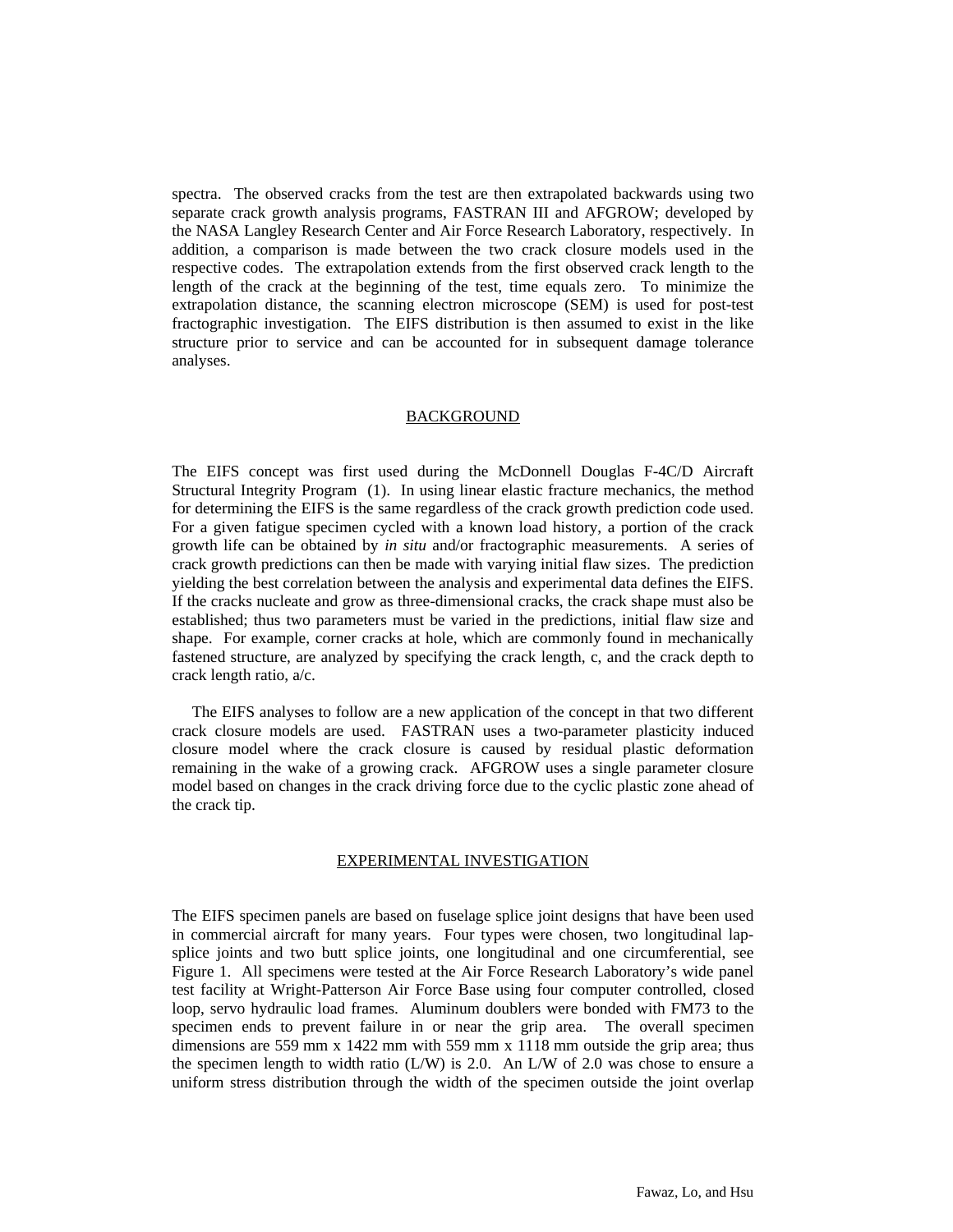region. Three different load spectra were used in attempt to mark the fracture surface with marker bands to aid crack growth history reconstruction via fractographic analysis. Marker bands are created by an instantaneous or short duration variation in the constant amplitude (CA) maximum stress or stress ratio, which perturb the fatigue striation spacing created by the CA loading. The first spectrum contained 2000 baseline CA cycles with  $S_{\text{max}} = 103.4$  MPa and R = 0.02 followed by 10 overload cycles with  $S_{\text{max}} = 134.5$  MPa and  $R = 0.02$ . The second spectrum contains 1000 baseline CA cycles followed by periodic blocks of 100 CA cycles at  $S_{\text{max}} = 77.6 \text{ MPa}$ ,  $R = 0.02 \text{ and } 10 \text{ baseline CA}$ cycles, further details of this spectrum can be found in (2). The third spectrum is a transport aircraft fuselage flight spectrum developed by The Boeing Company (3).

 Crack detection and measurement was accomplished using the rotating self-nulling eddy current probe system (RPS) for subsurface cracks, cracks growing under the countersunk rivet head (4). A traveling optical microscope (TOM) mounted on a linear voltage displacement transducer (LVDT) was attached to the load frame to measure the cracks once they grew through the specimen thickness. After specimen failure, the critical rivet row, the rivet row containing the cracks that ultimately caused specimen failure, was removed and each crack was cut out for fractographic investigation in the SEM.

 Wide panel testing not only offers a more realistic representation of the full-scale structure, but may also respond to static or dynamic loading differently than the full-scale structure. The joints tested here differ from the real structure in that the specimen edges are unconstrained and in a fuselage circumferential and longitudinal stiffeners, frames and stringers, restrain the skin. This lack of restraint allows for an increased rotation about the joint and longitudinal axes of the specimen resulting in higher secondary bending stresses at the edges. Furthermore, the increased stiffness of the specimen in the joint overlap area, boxed area in Figure 1, constricts the amount of poisson contraction in the overlap area compared to the skin. Thus, rivet loads at the specimen edge are larger than those of the interior rivets in the same row. Unfortunately, the larger secondary bending stresses and rivet loads cause edge cracking, cracks that nucleate and grow at the rivet holes in the outer rivet rows closest to the specimen edge. Due to the high crack driving force of an edge cracked rivet hole, MSD cannot develop in the remaining rivets of the same row. Several researchers have prevented edge cracking by stop drilling (5), use of oversized rivets (5), ball indention at the crack tip (6), use of protruding head rivets (7,8), and application of doublers at the specimen edge (7,8). Four different methods were used in this study as shown in Figure 2. One, from the specimen edge to the first column of rivets for all specimens, the skins were bonded together using FM73. Two, edge clamps were placed over the first (and last) column of rivets. Three, the skin material outside the joint was cut into a dog-bone shape. Four, the first column of rivets at the specimen edge were oversized and heavily expanded.

### RESULTS AND DISCUSSION

A total of 16 specimens were tested, four of each joint type, with fatigue crack growth data obtained from 12 specimens. Bonding of the skin at the specimen edges was completely insufficient resulting in edge cracking of one type I joint. A second type I joint experienced edge cracking due to an improperly designed edge block which allowed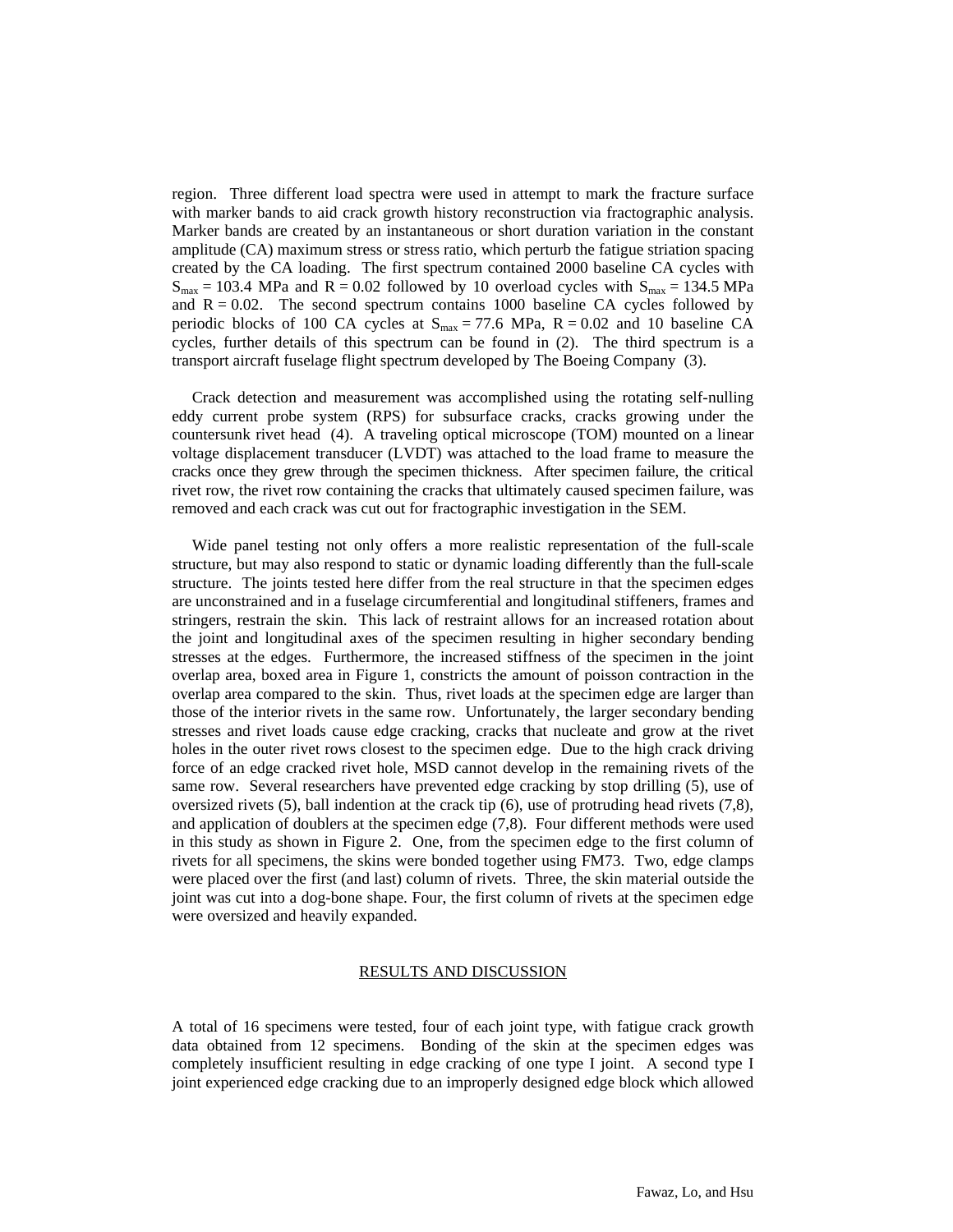contact between the edge block and skin outside the joint area. The specimen failed due to a crack in the skin initiated by fretting. The remaining type I joints were tested successfully with redesigned edge blocks with row C being the critical rivet row. The type II joints were tested with edge blocks and row A was the critical rivet row. Edge blocks did not preclude edge cracking in the type III joints although the secondary bending was lower at the specimen edge than center. The stiffness of the overlap area in the type III (and IV) joints is greater than in the types I and II where the edge blocks prohibited edge cracking. This suggests the restriction of the poisson contraction at the outer rivet rows, and the subsequent higher rivet loads is causing the edge cracking. The dog-bone shape of the skin outside the joint reduces the amount of load transferred by the rivets at the specimen edge. Care must be taken in designing the dog-bone notch since the stress concentration,  $K_T$ , may cause failure at the notch root, r. Indeed, when the  $r = 63.5$  mm,  $K_T = 1.75$  failure was at the notch root; whereas when  $r = 495$  mm,  $K_T = 1.3$ failure was in the critical rivet row. Using the larger notch root radius, edge cracking was prevented in the type III joints, and the outer rivet rows, A or F, were critical. The critical rivet row in the type IV joint was row D. The dog-boned skin does not reduce the rivet loading for rows D and E of the type IV joint. In order to prevent edge cracking, the outer column rivets were removed and replaced with the next oversized rivet, and the driven head was expanded until it was 1.8 times the original shank diameter. Three of the four type IV joints had dog-boned skins along with the larger rivets. The last type IV joint was tested with only the highly expanded outer column rivets demonstrating the effectiveness of using a high rivet squeeze force to keep cracks from nucleating.

## Fractographic Analysis

The spectrum with the 130% overload did not adequately mark the fracture surface since the change in the effective stress intensity factor during the overload cycles was insufficient. The second spectrum used created marker bands through final fracture and to crack lengths as small as  $9 \mu m$ . The transport aircraft flight spectrum also effectively marked the fracture surface enabling post-test crack growth history reconstruction via the SEM.

## Fatigue Crack Growth Predictions

Predictions for one type II joint have been completed using FASTRAN and AFGROW. The predictions show good correlation with the test data. The EIFS determined using FASTRAN and AFGROW was 3.6  $\mu$ m  $\leq c_i \geq 29.2 \mu$ m and 18  $\mu$ m  $\leq c_i \geq 27 \mu$ m, respectively, as seen in Figure 3. Based on fractographic observations from the present study and reference (2), the initial crack shape was quarter circular,  $a/c = 1.0$ . Interestingly, the smallest FASTRAN determined EIFS (3.6 μm) is below the lower limit of initial crack sizes found by Newman and Edwards (9) which suggests this particular EIFS has no physical basis. Both prediction codes require input of normalized stresses (stress ratios) for each load condition. Thus, the bypass, bending, and bearing stresses are all normalized by the remote applied tensile stress, which was 103.4 MPa. The resulting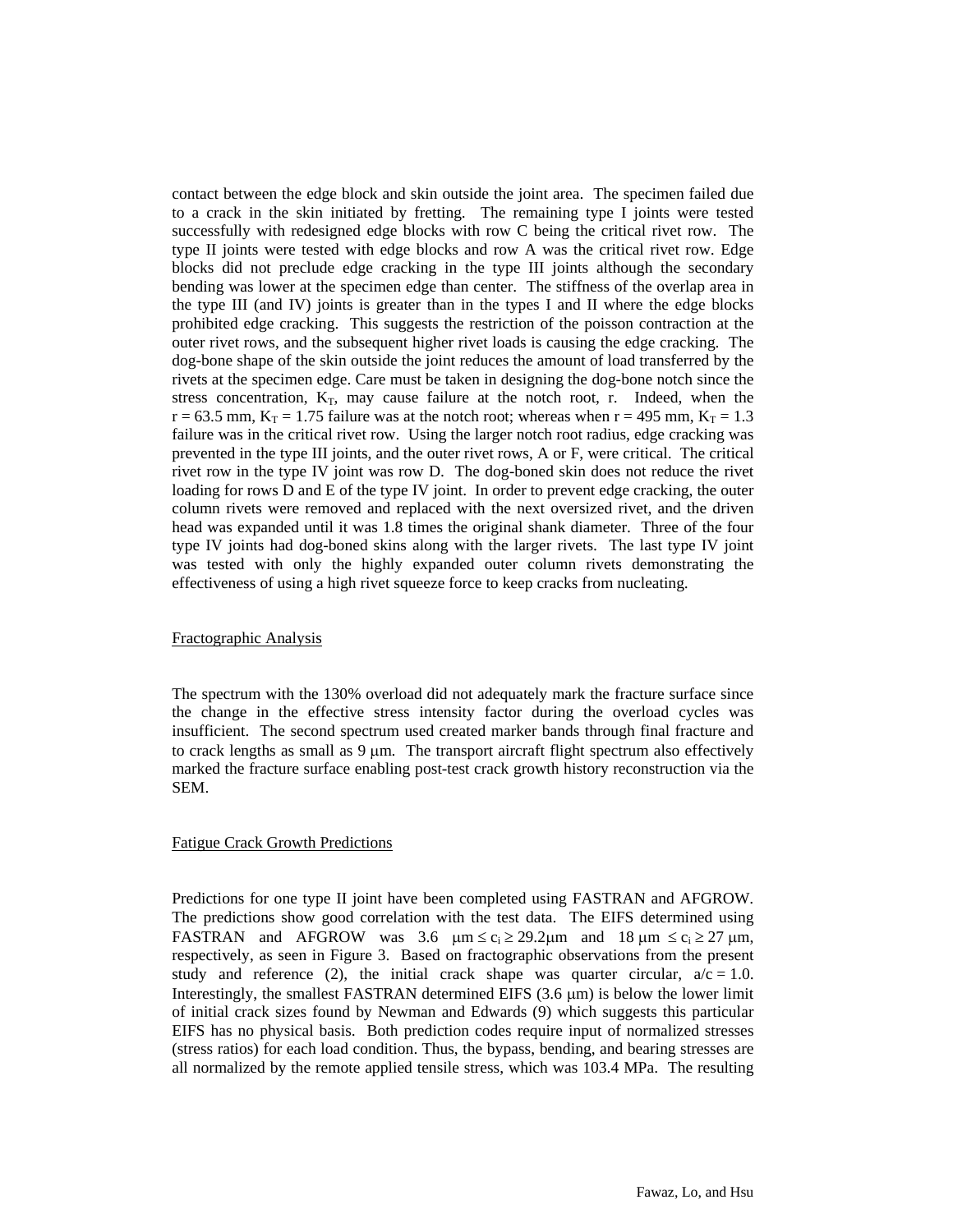stress ratios are 0.654, 0.395, and 1.978 for bypass, bending and bearing, respectively. The effects of rivet interference, friction between contact surfaces, and load shedding have been combined in a correlation factor as a function of the faying surface crack length (10).

#### **CONCLUSION**

Four different transport aircraft fuselage flat panel skin joints were successfully fatigue tested under operational loading spectra. Edge cracking in the joints was eliminated by cutting a dog-bone shape in the skins and over-sizing and -expanding the rivets at the specimen edges, first and last column of rivets. The fatigue critical rivet row(s) for joint type I was row C, joint types II and III were the outer rows, and joint type IV were the inner most rows. The equivalent initial flaw size using the crack closure model in FASTRAN and AFGROW was  $3.6 \mu m \le c_i \ge 29.2 \mu m$  and  $18 \mu m \le c_i \ge 27 \mu m$ , respectively.

## **REFERENCES**

 $\overline{a}$ 

(3) Yu, J., "Equivalent Initial Flaw Size Study Test Plan," The Boeing Company, USA, 1997.

(4) Hagemaier, D., "Eddy Current Detection of Short Cracks Under Installed Fasteners." Materials Evaluation, 55, No. 1, 1997.

(5) Wit, G., MSD in Fuselage Lap Joints - Requirements for Inspection Intervals for Typical Fuselage Lap Joint Panels with Multiple Site Damage, LR-697, Delft Univ. of Tech., 1992.

(6) Vlieger, H. Results of Uniaxial and Biaxial Tests on Riveted Fuselage Lap Joint Specimens, Hampton, VA, NASA-CP-3274, 1994.

(7) Mayville, R. and Warren, T. "A Laboratory Study of Fracture in the Presence of Lap Splice Multiple Site Damage," Eds. S. N. Atluri, S. G. Sampath, and P. Tong. Structural Integrity of Aging Airplanes, Springer Series in Computational Mechanics. Berlin: Springer Verlag, 1991.

(8) Eastaugh, G., Simpson, D., Straznicky, P., and Wakeman, R. "A Special Uniaxial Coupon Test Specimen for the Simulation of Multiple Site Fatigue Crack Growth and Link-Up in Fuselage Skin Splices," AGARD-CP-568. Neuilly-Sur-Seine, Fr. 1995.

(9) Newman Jr., J. C. and Edwards, P. R., "Short-Crack Growth Behaviour in an Aluminum Alloy-An AGARD Cooperative Test Programme," AGARD-R-732, 1988.

(10) Hsu, J. and Yu, J., "Initial Quality of Typical Aircraft Fuselage Splice Joints Investigated in WFD Program," Proc. of ICES, Atlanta, GA, 1998.

<sup>(1)</sup> Rudd, J. and Gray, T., "Equivalent Initial Quality Method," AFFDL-TM-76-83-FBE, 1976.

<sup>(2)</sup> Fawaz, S., Schijve, J., and de Koning, A., "Fatigue Crack Growth in Riveted Lap-Splice Joints," Proc. of the 19<sup>th</sup> ICAF Symposium, EMAS, Scotland, UK, 1997.